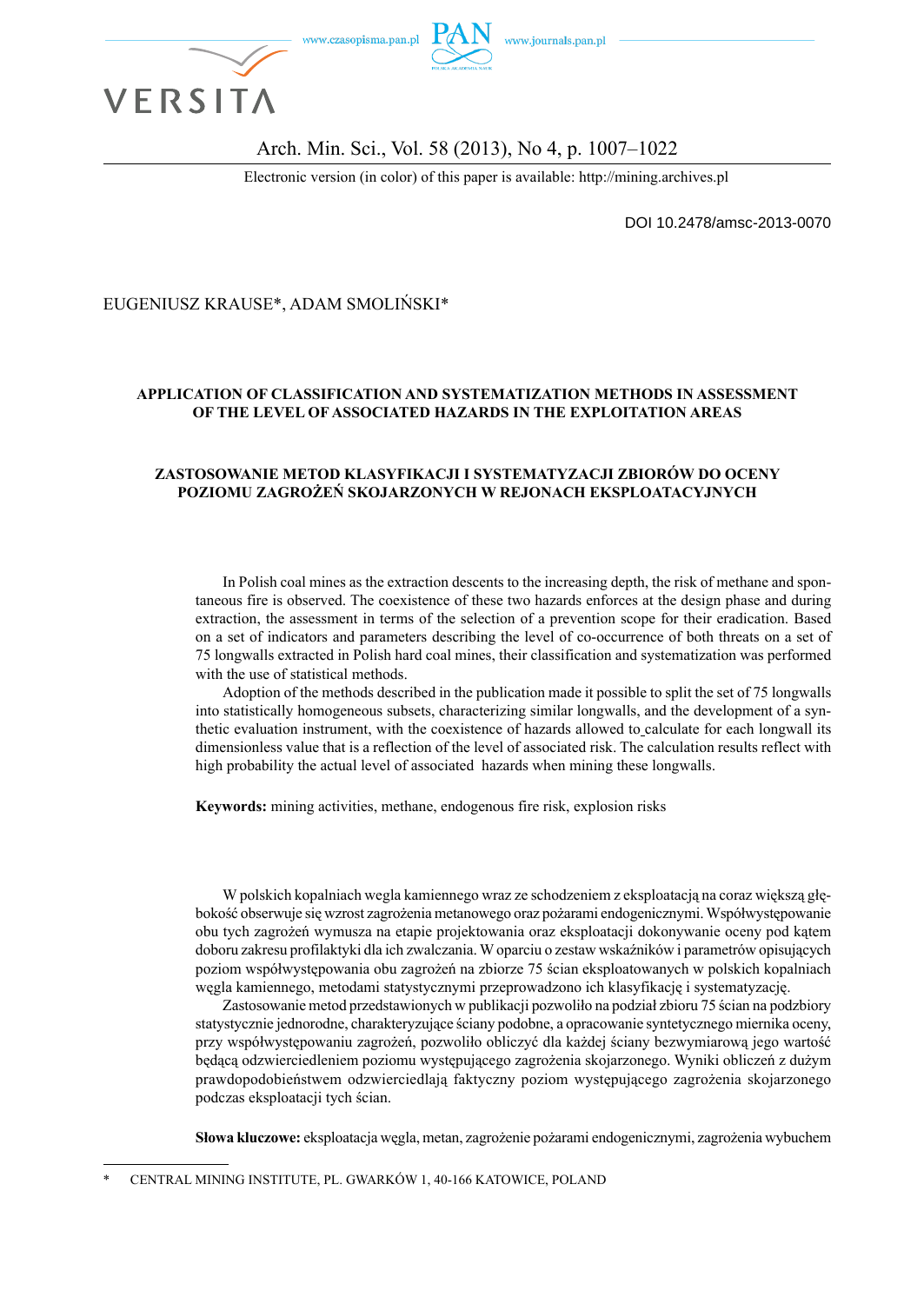

## **1. Introduction**

Mining at the increasing depth in hard coal mines in Poland in conditions of the increasing concentration of extraction, contributes to the growth of all natural hazards. With the coexistence of natural hazards, the largest increase of associated methane and spontaneous fire hazard is observed, especially in the environment of longwalls.

Designing the exploitation of methane deposits as well as deposits with spontaneous fire risk, should take into account the significance of the occurrence of these risks in terms of the selection of appropriate prevention in their control.

Used in Polish hard coal mines, the criteria for methane hazard assessment for projected and mined longwalls included in "The Rules for Driving Longwalls ..." (*Zasady prowadzenia..., 2004*), allow the identification of the occurring methane hazard in terms of the selection of the parameters and the way of ventilating walls as well as the appropriate scope of prevention to combat this hazard. Projecting longwalls in methane deposits with simultaneously occurring coexistence of spontaneous fire risk, necessitates pre-emptive analyses of parameters and factors for the assessment of the level of occurrence of these hazards.

It should be noted that most of the parameters and indicators used in prevention means against methane and spontaneous fire hazards in longwalls act as a stimulant from one threat while being detrimental to the other threat (Krause, 2009).

In this paper, a statistical method was used to enable the level of associated risk in mined longwalls in Polish hard coal mines in 2011 to be identified. The statistical method of hazard assessment: methane and spontaneous fire allows the identification and similarity of associated risks in extracted longwalls in light of the accepted parameters and variables describing and shaping both threats. The adopted method allows us to divide a set of lonwalls, covered by the analysis, into the statistically homogeneous subsets within the scope, which the inference will be more justified, rather than with respect to the whole set. The developed synthetic dimensionless instrument of the associated risk assessment; of methane and spontaneous fire for each longwall allows for the level of risk between the created subsets and every longwall to be compared. The assessment of associated risk, conducted on a set of 75 longwalls driven in underground coal mines in 2011, enabled to select longwall subsets characterized by the similarity of the occurring associated risk. Moreover, based on the calculated value for each evaluation instrument of longwall, it allowed for an assessment of the level of methane, spontaneous fire and combined hazard.

# **2. Statistical Analysis of the Relationship Between the Parameters and Indicators that Describe the Associated Risk**

Based on the opinions of experts, a set of parameters and factors were selected that have an impact on the formation of methane and fire hazards in mined longwalls. Out of an extensive set of parameters and indicators describing the longwalls under inquiry, those that were selected, which in the opinion of practitioners the should be included in the initial set for statistical analysis. The inquiry encompassed longwalls extracted in 2011 in the mines of Kompania Węglowa S.A., Katowicki Holding Węglowy S.A. and Jastrzębska Spółka Węglowa S.A..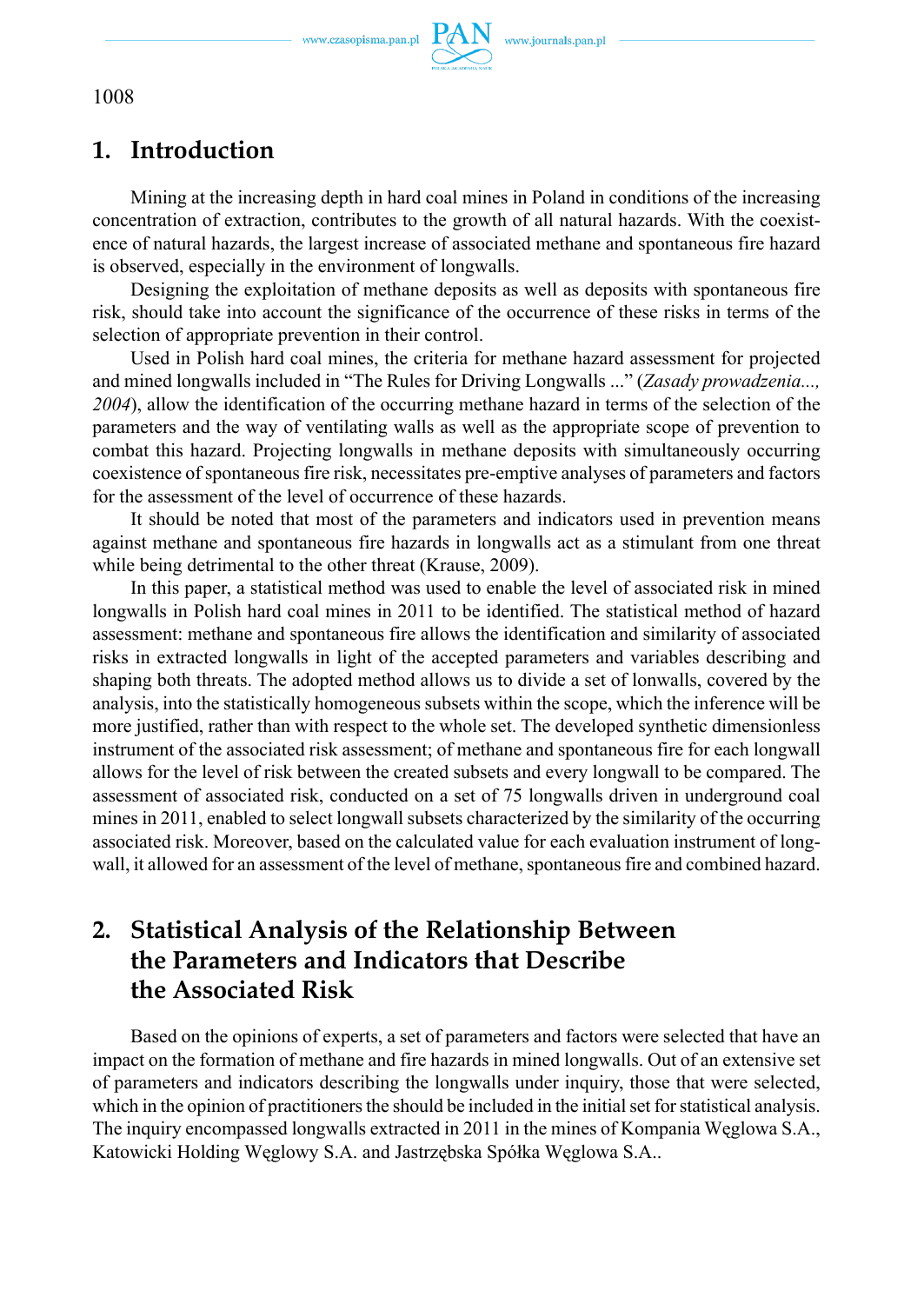Out of all longwalls surveyed, the statistical analysis was limited to the set of 75 longwalls, except for longwalls located in the seams:

- where methane does not occur (seams considered non-methane) and not within the methane field,
- in which methane does not occur, within the limits of methane fields of relevant categories,
- of methane content not exceeding 2.5 m<sup>3</sup>CH<sub>4</sub>/Mg<sub>csw</sub>, i.e. class I of methane hazard,
- into which methane is not emitted or it is emitted in the amounts lower than 0.5 m<sup>3</sup>  $CH<sub>4</sub>/min$ .

The inclusion in the calculation of longwalls, into which methane is not emitted would distort the intended research aim of the associated risk assessment associated.

The initial set included 16 parameters and indicators shaping and describing methane and fire hazards in extracted longwalls, namely:

- $X_1$  primary temperature of rock mass,  ${}^{\circ}C$
- $X_2$  average methane content at the edges of exploitation field of longwall, m<sup>3</sup>CH<sub>4</sub>/Mg<sub>csw</sub>,
- $X_3$  occurrence of coal layers in the roof of direct caving of thickness  $>0.2m$ ,
- $X_4$  occurrence of seams in longwall's floor with a thickness of  $> 0.2$  m,
- $X_5$  longwall length, m/d
- $X_6$  longwall height, m
- $X_7$  longwall advance, m/d
- $X_8$  output, Mg/d
- $X_9$  indicator of ventilation system and ventilation methane content of the longwall area,
- $X_{10}$  air consumption in the longwall area, m<sup>3</sup>/min
- $X_{11}$  absolute methane content, m<sup>3</sup>/min
- $X_{12}$  share of methane from the extracted seam in absolute methane content, %
- $X_{13}$  share of methane from undermined and over mined seams in absolute methane content, %
- $X_{14}$  methane drainage efficiency, %
- $X_{15}$  exploitation system,
- $X_{16}$  absolute relative methane content, m<sup>3</sup> CH<sub>4</sub> calculated into Mg of extracted coal.

Carrying out statistical calculations between parameters and indicators from the initial set was made on the matrix  $X$  [1:75; 1:16], creating the matrix of correlation indicators (Table 1).

The test of significance of correlation coefficients are calculated based on the size of the sample. The critical value of the correlation coefficient was obtained by the formula (1):

$$
|R| > \frac{t_{kr}}{\sqrt{N - 2 + t_{kr}^2}} = R_{kr}
$$
 (1)

For  $N = 75$  from the table of distribution, *t* - Student for  $\alpha = 0.05$ ,  $t_{kr} = 1.99$  was obtained. Inserting into the formula (1) a value was obtained of  $R_{kr} = 0.23$ .

In Fig. 1, a graph of correlation between the variables for which the value of correlation coefficient was higher than 0.23 is presented. The value of correlation coefficients between the variables in a graph of Fig. 1 was marked with the following colours:

- for correlation  $R > 0.7$  red,
- for correlation  $0.5 \le R \le 0.7$  blue,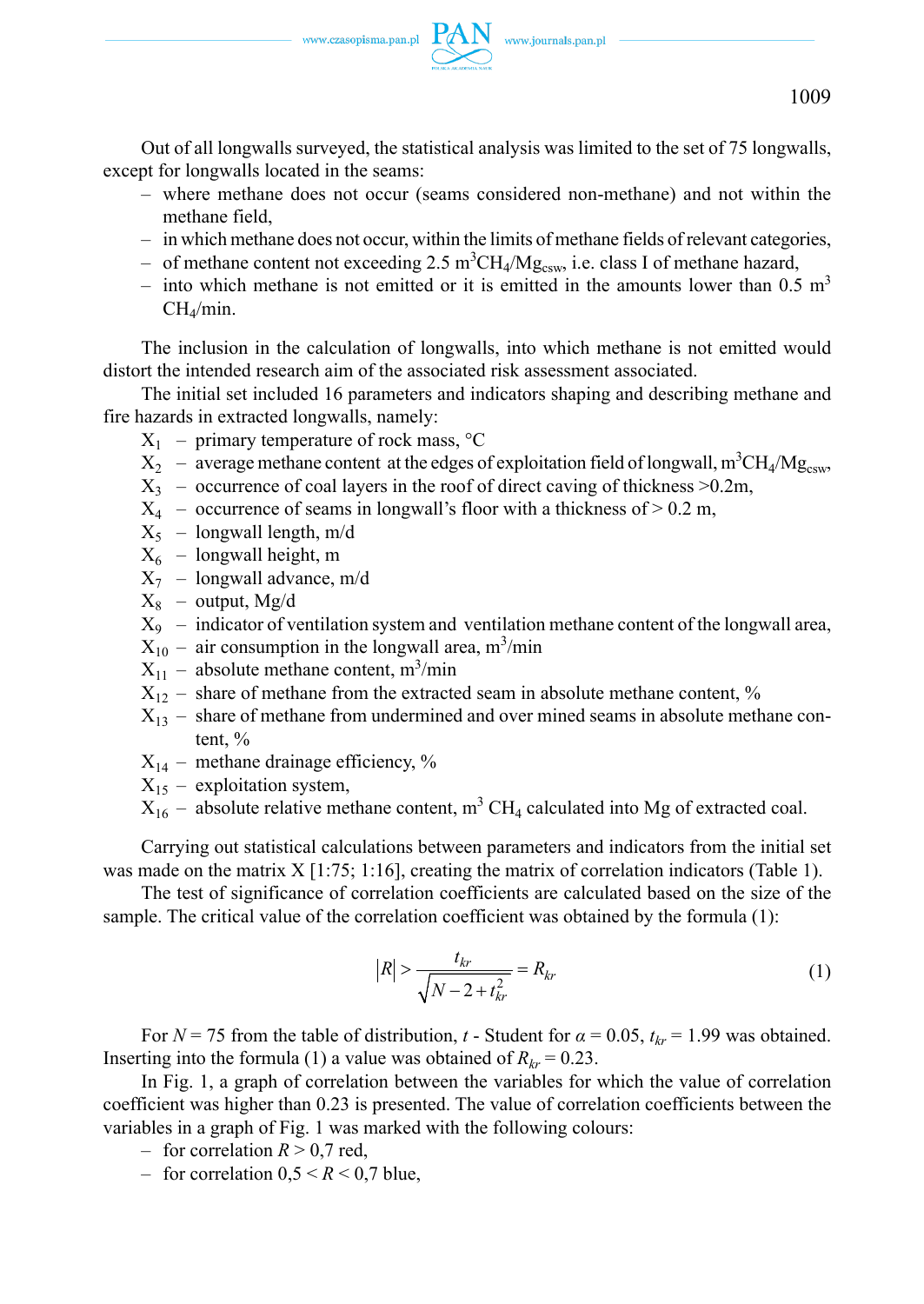www.czasopisma.pan.pl  $PAN$ 

www.journals.pan.pl

1010

TABLE 1

|                | $X_1$   | $X_2$   | $X_3$   | $X_4$   | $X_{5}$ | $X_6$   | $X_7$   | $X_8$   | $X_{9}$ | $X_{10}$ | $X_{11}$ | $X_{12}$ | $X_{13}$ | $X_{14}$ | $X_{15}$ | $X_{16}$ |
|----------------|---------|---------|---------|---------|---------|---------|---------|---------|---------|----------|----------|----------|----------|----------|----------|----------|
| $X_1$          | 1.00    | 0.27    | $-0.11$ | 0.07    | $-0.22$ | $-0.05$ | $-0.17$ | $-0.25$ | 0.15    | 0.29     | 0.25     | $-0.03$  | 0.03     | 0.26     | 0.10     | 0.32     |
| Х,             | 0.27    | 1.00    | 0.03    | 0.19    | 0.17    | $-0.25$ | $-0.18$ | $-0.14$ | 0.63    | 0.54     | 0.71     | $-0.19$  | 0.19     | 0.62     | $-0.36$  | 0.72     |
| $X_3$          | $-0.11$ | 0.03    | 1.00    | $-0.08$ | 0.26    | $-0.14$ | 0.05    | 0.17    | $-0.04$ | 0.06     | 0.08     | $-0.08$  | 0.08     | 0.08     | $-0.10$  | 0.13     |
| $X_4$          | 0.07    | 0.19    | $-0.08$ | 1.00    | 0.08    | 0.07    | $-0.03$ | 0.11    | 0.20    | 0.08     | 0.08     | $-0.19$  | 0.19     | 0.12     | $-0.12$  | 0.06     |
| $X_{5}$        | $-0.22$ | 0.17    | 0.26    | 0.08    | 1.00    | $-0.16$ | $-0.14$ | 0.30    | 0.20    | 0.26     | 0.21     | $-0.20$  | 0.20     | 0.20     | $-0.24$  | 0.16     |
| $X_6$          | $-0.05$ | $-0.25$ | $-0.14$ | 0.07    | $-0.16$ | 1.00    | 0.01    | 0.46    | 0.04    | $-0.11$  | $-0.12$  | $-0.09$  | 0.09     | $-0.24$  | 0.11     | $-0.28$  |
| $X_7$          | $-0.17$ | $-0.18$ | 0.05    | $-0.03$ | $-0.14$ | 0.01    | 1.00    | 0.64    | $-0.18$ | $-0.04$  | $-0.24$  | 0.04     | $-0.04$  | $-0.29$  | 0.15     | $-0.36$  |
| $X_8$          | $-0.25$ | $-0.14$ | 0.17    | 0.11    | 0.30    | 0.46    | 0.64    | 1.00    | 0.06    | 0.12     | $-0.10$  | $-0.18$  | 0.18     | $-0.26$  | 0.01     | $-0.33$  |
| $\mathbf{X}_0$ | 0.15    | 0.63    | $-0.04$ | 0.20    | 0.20    | 0.04    | $-0.18$ | 0.06    | 1.00    | 0.41     | 0.79     | $-0.21$  | 0.21     | 0.43     | $-0.20$  | 0.64     |
| $X_{10}$       | 0.29    | 0.54    | 0.06    | 0.08    | 0.26    | $-0.11$ | $-0.04$ | 0.12    | 0.41    | 1.00     | 0.57     | $-0.28$  | 0.28     | 0.41     | $-0.37$  | 0.52     |
| $X_{11}$       | 0.25    | 0.71    | 0.08    | 0.08    | 0.21    | $-0.12$ | $-0.24$ | $-0.10$ | 0.79    | 0.57     | 1.00     | $-0.33$  | 0.33     | 0.68     | $-0.28$  | 0.92     |
| $X_{12}$       | $-0.03$ | $-0.19$ | $-0.08$ | $-0.19$ | $-0.20$ | $-0.09$ | 0.04    | $-0.18$ | $-0.21$ | $-0.28$  | $-0.33$  | 1.00     | $-1.00$  | $-0.42$  | 0.32     | $-0.26$  |
| $X_{13}$       | 0.03    | 0.19    | 0.08    | 0.19    | 0.20    | 0.09    | $-0.04$ | 0.18    | 0.21    | 0.28     | 0.33     | $-1.00$  | 1.00     | 0.42     | $-0.32$  | 0.26     |
| $X_{14}$       | 0.26    | 0.62    | 0.08    | 0.12    | 0.20    | $-0.24$ | $-0.29$ | $-0.26$ | 0.43    | 0.41     | 0.68     | $-0.42$  | 0.42     | 1.00     | $-0.29$  | 0.71     |
| $X_{15}$       | 0.10    | $-0.36$ | $-0.10$ | $-0.12$ | $-0.24$ | 0.11    | 0.15    | 0.01    | $-0.20$ | $-0.37$  | $-0.28$  | 0.32     | $-0.32$  | $-0.29$  | 1.00     | $-0.27$  |
| $X_{16}$       | 0.32    | 0.72    | 0.13    | 0.06    | 0.16    | $-0.28$ | $-0.36$ | $-0.33$ | 0.64    | 0.52     | 0.92     | $-0.26$  | 0.26     | 0.71     | $-0.27$  | 1.00     |

- for correlation  $0.4 \le R \le 0.5$  grey,
- for correlation  $0,3 \leq R \leq 0,4$  green,
- for correlation  $R_{kr}$  <  $R$  < 0,3 yellow.

After the analysis of the correlation matrix from Table 1 and Fig. 1, it shows that the adopted variables of the initial set characterize with a various degree of correlation. The correlation between some parameters and factors of the adopted initial set confirms the occurrence of strong statistical relations. High correlation coefficients above 0.7 is characteristic for variable  $X_{11}$  i.e. absolute methane content. The variable  $X_{11}$  is correlated with parameters:  $X_2$  – which is the average methane content at the edge of the exploitation field of the longwall,  $X_9$  – an indicator of a ventilation system and ventilation methane content of the longwall area and  $X_{16}$  – the relative methane content. Equally high coefficients of correlation have the variables:  $X_2$  – the average methane content at the edges of the exploitation field of the longwall with the variable  $X_{16}$  – a relative methane content,  $X_{12}$  – a share of methane from the extracted seam in absolute methane content with the variable  $X_{13}$  – a share of methane from undermined and over mined seams in absolute methane content,  $X_{16}$  – an absolute relative methane content with methane drainage efficiency  $- X_{14}$ , due to the fact that these variables should not be considered in further analysis. The value of the variables of correlation coefficients:  $X_6$  – the height of the longwall and  $X_7$  – the longwall advance with a variable  $X_8$  – output, indicates that the first ones should not be included in the further analysis. Despite the value of the correlation above the critical value 0.23, between some of the variables, owing to their considerable significance in the assessment of methane or fire hazard they have been adopted for further calculation, after verification into a set of 10 indicators and parameters describing both hazards.

The carried out analysis based on the correlation between the parameters describing methane and fire hazards, helped to identify strong correlated parameters, which should not be included in the reduced output set to perform the classification and systematization of longwalls into sta-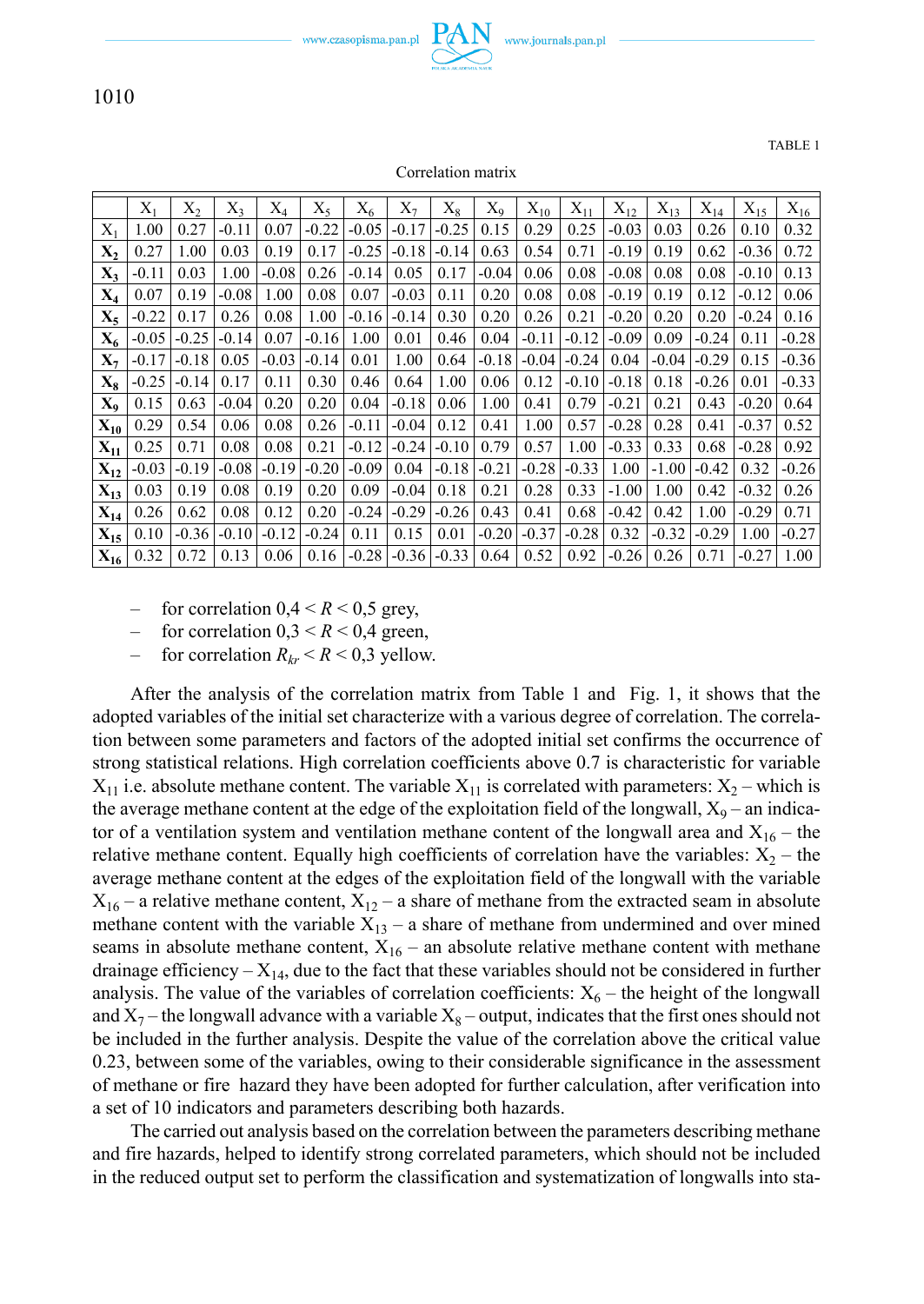

Fig. 1. A graph of the correlation between the parameters and indicators that describe the evolution of methane and fire hazards

tistically homogeneous subsets. A revised set of ten variables (Fig. 2) taken as a base for further calculations are:

- $X_1$  primary temperature of rock mass,  ${}^{\circ}C$
- $X_3$  occurrence of coal layers in the roof with a direct caving with a thickness of  $> 0.2$  m,
- $X_4$  occurrence of seams in longwall's floor with a thickness of  $> 0.2$  m,
- $X_5$  length of longwall, m
- $X_8$  output, Mg/d
- $X_9$  indicator of a ventilation system and ventilation methane content of the longwall area,
- $X_{10}$  air consumption in the region of longwall, m<sup>3</sup>/min
- $X_{13}$  share of methane from undermined and over mined seams in absolute methane content, %
- $X_{14}$  methane drainage efficiency, %
- $X_{15}$  extraction system,

The carried out analysis of the correlation between the parameters and indicators of the output set that describing the formation of methane and fire hazard in longwalls, made it possible to identify the degree of their dependence on each other in the adopted output set that describes both threats.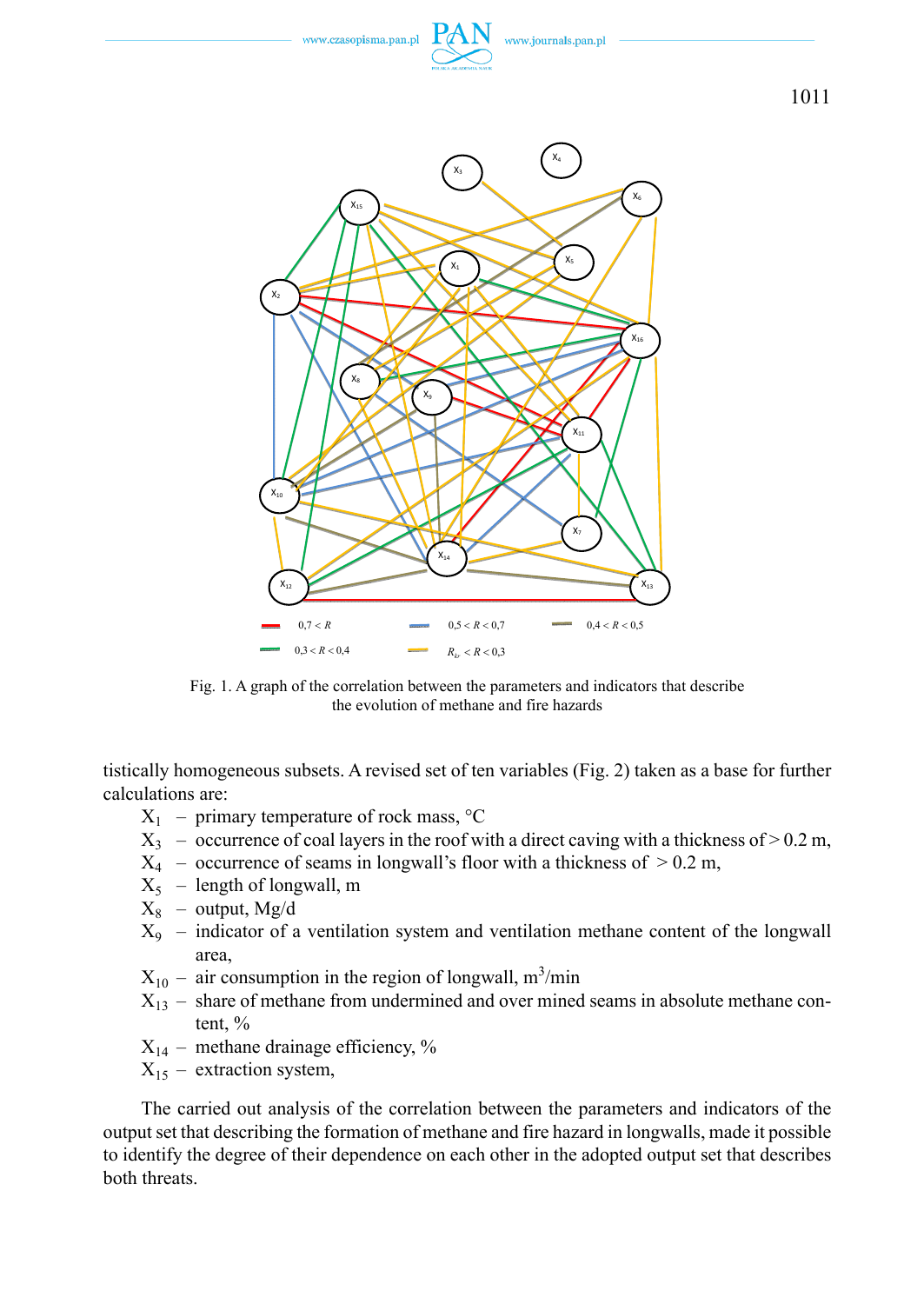

Fig. 2. A reduced graph of correlation of parameters and indicators weakly correlated

# **3. The Method of Classification and Systematization of Sets of Longwalls Extracted in 2011 in Polish Hard Coal Mines**

Statistical analysis of methane and fire hazards for 75 longwalls were based on the division of the set into subsets statistically homogeneous, in which inferences about the level of hazard will be justified rather than for the whole set.

Statistical methods enabling to undertake a classification of sets are taxonomic methods, including the method of grouping multidimensional random variables.

Analysis and assessment of the associated risk in longwalls, in which at the same time there is a methane hazard and spontaneous fire hazard, based on the methods of classification and systematization of sets will allow to:

- select a subset of homogeneous longwalls characterized by a high level of associated risk,
- predict a subset of homogeneous longwalls characterized with low level of associated risk,
- conduct a comparative analysis of longwalls in the created statistically homogeneous subsets,
- select from the set of all longwalls under the analysis of those, which subsets make up the one-element subsets, i.e. single longwalls not characterized by the similarity to other longwalls,

The classification of longwalls by grouping multidimensional random variables, enables observation of the movement and the joining of longwalls and subsets in homogeneous subsets as well as providing the calculated results in the form of a continuous grouping of individual objects from set (Ziembicki & Bruski, 1975) and (Kozdrój & Przybyła, 1986) under analysis. This method consists in creating from a set of all longwalls, such subsets of longwalls so that within each subset there were no significant differences between the variables describing the methane and the fire hazard in longwalls.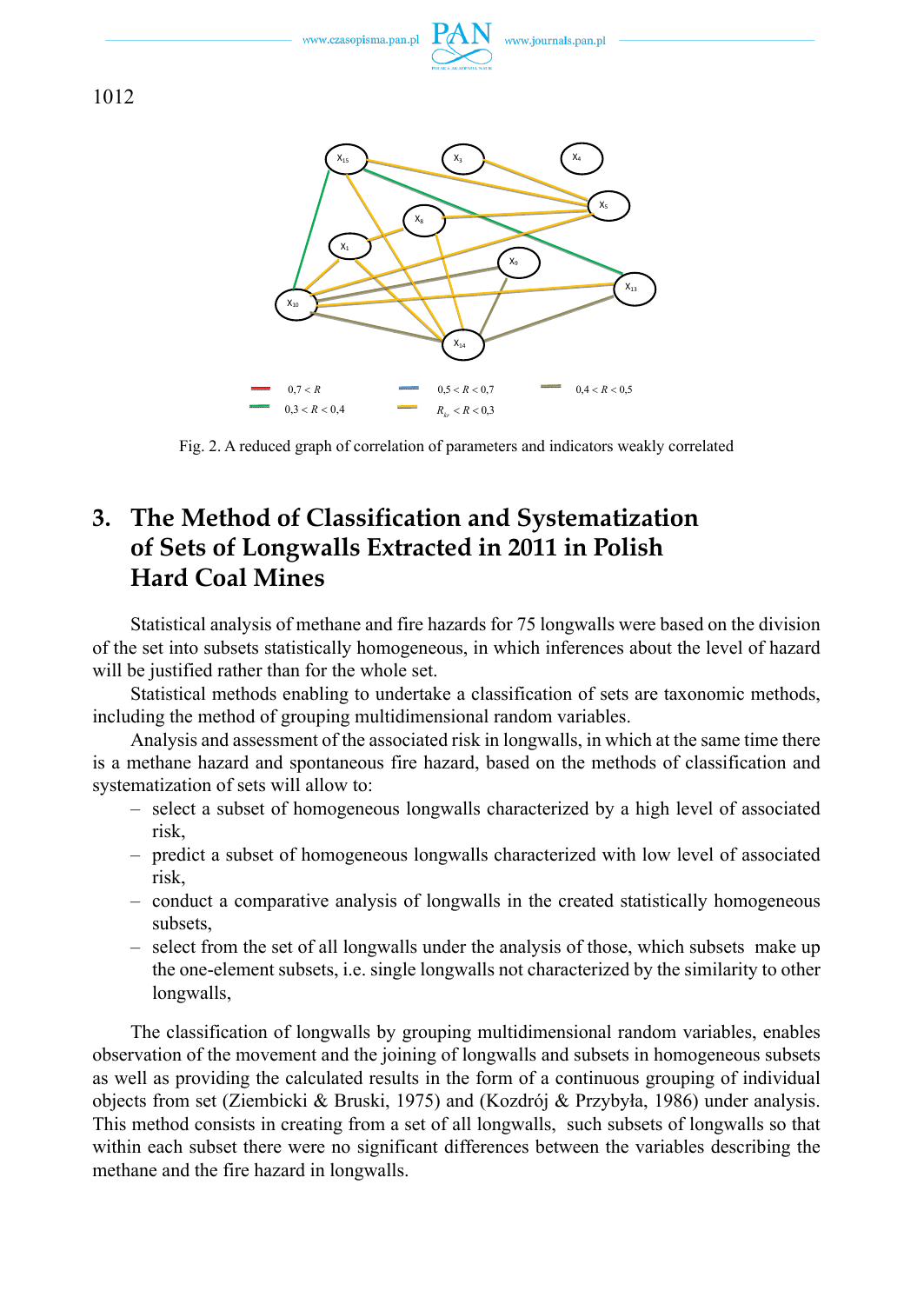1013

As the first step, each longwall  $X_j$  ought to be treated as a multidimensional random variable  $X_j = \{x_{j1}, x_{j2}, \ldots, x_{jm}\}\$  where  $x_{ji}$  are features describing a given longwall  $X_j$ .

At the initial stage of grouping, the number of subsets is equal to the number of 75 longwalls. Between given groups with the use of the formula (2), all possible distances between the groups are calculated:

$$
d_{kl} = \sqrt{\sum_{i=1}^{m} (x_{ki} - x_{li})^2}
$$
 (2)

Among all lengths  $d_{kl}$ , a smallest length is searched  $d_{min}$  and numbers of groups *s* and *t*, are determined for which this dependence takes place. Groups  $X_s$  and  $X_t$  are merged into one group, calling it number 1. The total number of groups decreases and it is equal to  $L = N - 1$ . The whole course of action is repeated until the moment when only one group is received. During the grouping it may happen that the new group will origin as a result of merging two formerly created groups. The new group characterizes with variable average  $X_{GP}$  – formula (3), which components are average values of all variables forming this group:

$$
x_{(Gp)i} = \frac{1}{N_{Gp}} \sum_{k} x_{ki} \qquad (x_k \in G_p)
$$
 (3)

where  $N_{GP}$  is the numerical force of random variables forming the group.

For each newly created group, (4) distances of the values of its variables from the centre of the group are calculated:

$$
d_{(Gp)k} = \sqrt{\sum_{i=1}^{m} (x_{ki} - x_{(Gp)i})^2}
$$
 (4)

where *k* adopts numbers of random variables within the group in question.

In each step of grouping by means of the formula (5), intergroup variation of distances is calculated:

$$
S_{mg}^2 = \frac{1}{L-1} \sum_{p=1}^{L} N_{Gp} \sum_{i=1}^{m} (x_{Gp} - x_i)^2
$$
 (5)

and within-group variation, formula (6).

$$
S_{wg}^2 = \frac{1}{N - L} \sum_{p=1}^{L} \sum_{k=1}^{N_{Gp}} \sum_{i=1}^{m} (x_{(p)ki} - x_{(Gp)i})^2
$$
 (6)

Calculated values of within-group variation and intergroup variation allow to confirm the hypothesis on the identity of the centres of created groups (Ziembicki & Bruski, 1975). With the formula (7), calculating the value of variable *F:*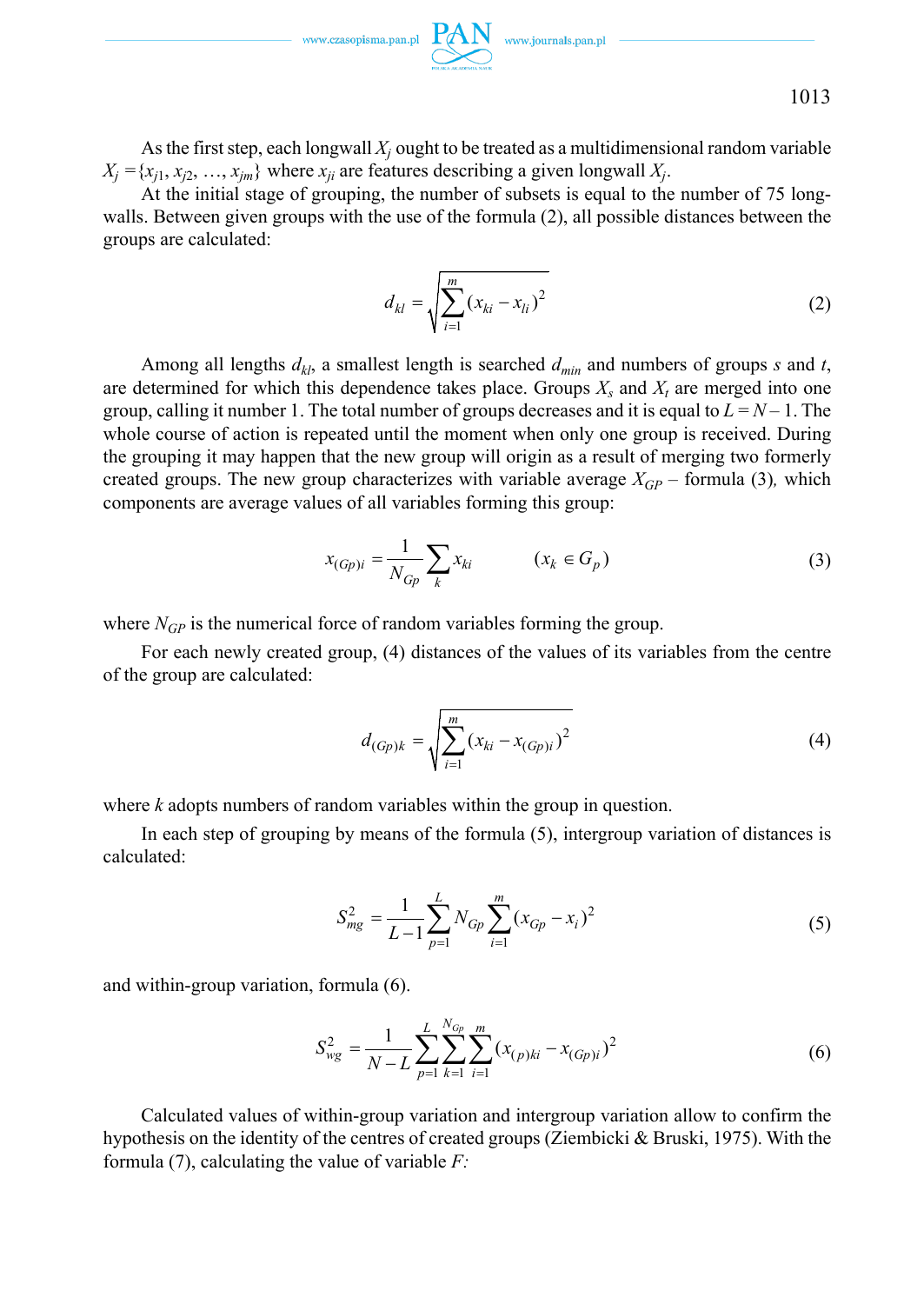$\text{www.czasopisma.pan.pl}\ \underset{\text{sum.}}{\text{PAN}}\ \ \text{www.journals.pan.pl}$ 

1014

$$
F = \frac{S_{mg}^2}{S_{wg}^2} \tag{7}
$$

It can be compared with the value *Fα* read from Fischer-Snedecor tables at the level of significance  $\alpha = 0.05$  with degrees of freedom  $r_1 = L - 1$  and  $r_2 = N - L$ , where  $L$  – number of created subsets and *N* – number of examined longwalls. The optimal division for the determined degrees of freedom is obtained after fulfilling the condition described by the formula below:

$$
\frac{F}{F_{\alpha}} = \max \tag{8}
$$

In Table 2, results of created subsets for determined degrees of freedom are juxtaposed with the calculated value of quotient  $F/F_a$  for subsequent iteractions of subsets being created. Graphical interpretation of the value of the quotient  $F/F_\alpha$  for subsequent degrees of freedom is presented in Figure 3.

TABLE 2

|              | Degrees of<br>freedom | Value<br>$\boldsymbol{F}$ | Value                   | <b>Value</b>   | Division of |                | Degrees of<br>freedom | <b>Value</b> | <b>Value</b> | <b>Value</b><br>$F/F_a$ | Division of |
|--------------|-----------------------|---------------------------|-------------------------|----------------|-------------|----------------|-----------------------|--------------|--------------|-------------------------|-------------|
| $r_1$        | r <sub>2</sub>        |                           | $F_a$                   | $F/F_a$        | longwalls   | $r_1$          | r <sub>2</sub>        | F            | $F_a$        |                         | longwalls   |
| $\mathbf{1}$ | $\overline{2}$        | $\mathbf{3}$              | $\overline{\mathbf{4}}$ | $\overline{5}$ | 6           | $\overline{7}$ | 8                     | 9            | 10           | 11                      | 12          |
| 73           | $\mathbf{1}$          | 26.37                     | 252.57                  | 0.10           |             | 37             | 37                    | 16.38        | 1.73         | 9.47                    |             |
| 72           | $\overline{2}$        | 26.04                     | 19.48                   | 1.34           |             | 36             | 38                    | 15.26        | 1.73         | 8.82                    |             |
| 71           | 3                     | 26.60                     | 8.57                    | 3.10           |             | 35             | 39                    | 15.78        | 1.72         | 9.17                    |             |
| 70           | $\overline{4}$        | 23.19                     | 5.68                    | 4.08           |             | 34             | 40                    | 16.40        | 1.72         | 9.54                    |             |
| 69           | 5                     | 21.67                     | 4.42                    | 4.90           |             | 33             | 41                    | 16.59        | 1.72         | 9.64                    |             |
| 68           | 6                     | 20.90                     | 3.73                    | 5.60           |             | 32             | 42                    | 16.88        | 1.72         | 9.82                    |             |
| 67           | $\overline{7}$        | 17.86                     | 3.30                    | 5.41           |             | 31             | 43                    | 17.63        | 1.72         | 10.25                   |             |
| 66           | 8                     | 17.18                     | 3.00                    | 5.73           |             | 30             | 44                    | 18.04        | 1.72         | 10.49                   |             |
| 65           | 9                     | 16.80                     | 2.78                    | 6.04           |             | 29             | 45                    | 15.27        | 1.72         | 8.88                    |             |
| 64           | 10                    | 16.60                     | 2.62                    | 6.34           |             | 28             | 46                    | 13.81        | 1.72         | 8.03                    |             |
| 63           | 11                    | 15.68                     | 2.49                    | 6.30           |             | 27             | 47                    | 14.21        | 1.72         | 8.26                    |             |
| 62           | 12                    | 15.62                     | 2.38                    | 6.56           |             | 26             | 48                    | 14.81        | 1.73         | 8.56                    |             |
| 61           | 13                    | 15.58                     | 2.30                    | 6.78           |             | 25             | 49                    | 16.82        | 1.73         | 9.72                    |             |
| 60           | 14                    | 15.51                     | 2.22                    | 6.99           |             | 24             | 50                    | 18.08        | 1.74         | 10.39                   |             |
| 59           | 15                    | 15.40                     | 2.16                    | 7.13           |             | 23             | 51                    | 19.34        | 1.74         | 11.12                   |             |
| 58           | 16                    | 14.97                     | 2.11                    | 7.10           |             | 22             | 52                    | 20.54        | 1.75         | 11.74                   | I Optimal   |
| 57           | 17                    | 14.66                     | 2.06                    | 7.12           |             | 21             | 53                    | 12.40        | 1.76         | 7.04                    |             |
| 56           | 18                    | 14.43                     | 2.02                    | 7.14           |             | 20             | 54                    | 13.19        | 1.77         | 7.45                    |             |
| 55           | 19                    | 14.91                     | 1.99                    | 7.49           |             | 19             | 55                    | 14.21        | 1.78         | 7.98                    |             |
| 54           | 20                    | 15.12                     | 1.96                    | 7.71           |             | 18             | 56                    | 12.35        | 1.79         | 6.90                    |             |
| 53           | 21                    | 14.50                     | 1.93                    | 7.51           |             | 17             | 57                    | 12.85        | 1.81         | 7.10                    |             |
| 52           | 22                    | 14.68                     | 1.90                    | 7.73           |             | 16             | 58                    | 13.87        | 1.82         | 7.62                    |             |

Results of created subsets for subsequent degrees of freedom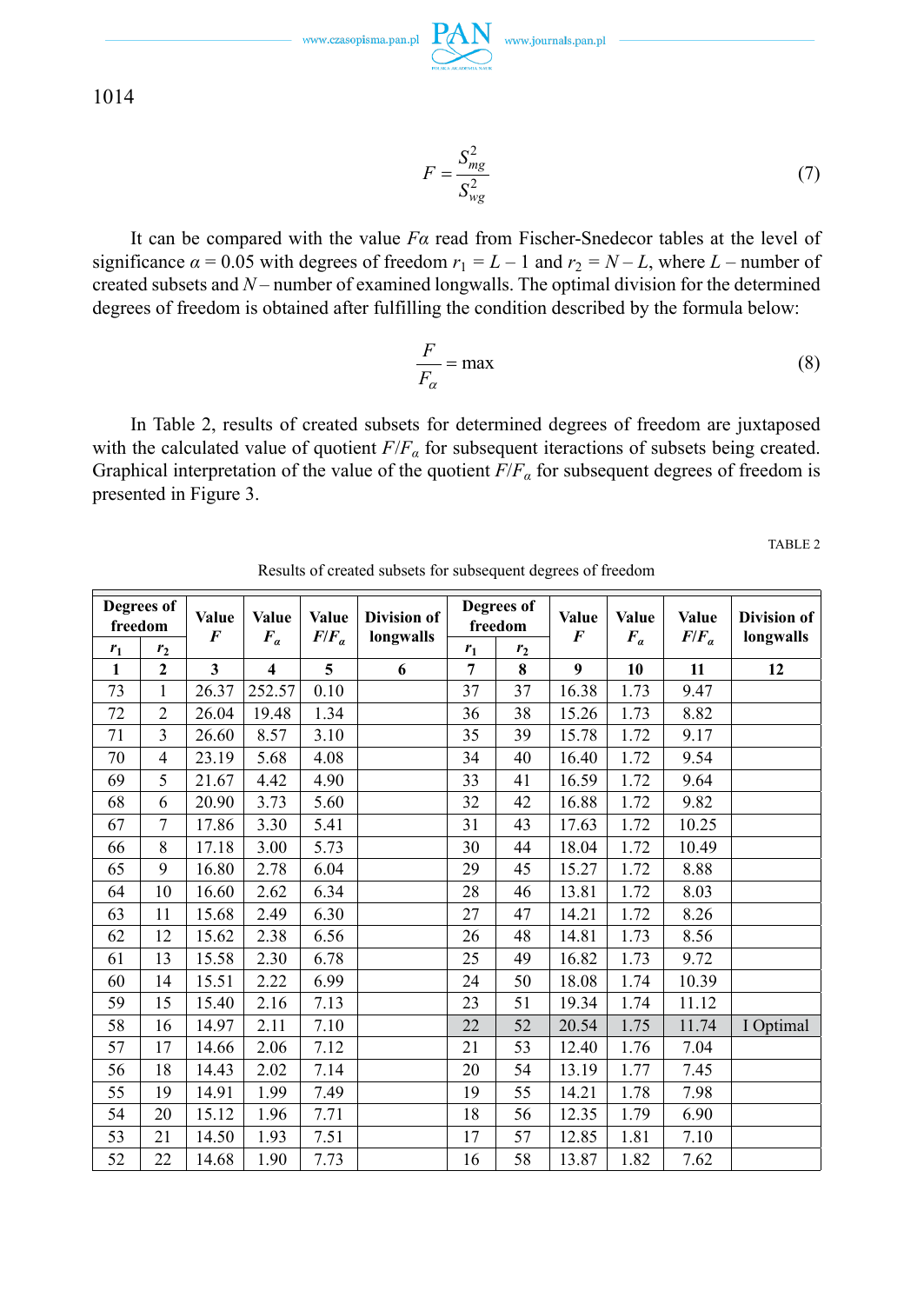www.czasopisma.pan.pl



1015

| 1  | $\mathbf{2}$ | 3     | $\overline{\mathbf{4}}$ | 5    | 6 | 7      | 8  | 9     | 10   | 11   | 12 |
|----|--------------|-------|-------------------------|------|---|--------|----|-------|------|------|----|
| 51 | 23           | 14.64 | 1.88                    | 7.79 |   | 15     | 59 | 11.71 | 1.84 | 6.36 |    |
| 50 | 24           | 15.00 | 1.86                    | 8.06 |   | 14     | 60 | 12.40 | 1.86 | 6.67 |    |
| 49 | 25           | 14.20 | 1.84                    | 7.72 |   | 13     | 61 | 13.28 | 1.88 | 7.06 |    |
| 48 | 26           | 14.51 | 1.83                    | 7.93 |   | 12     | 62 | 12.98 | 1.91 | 6.80 |    |
| 47 | 27           | 14.33 | 1.81                    | 7.92 |   | 11     | 63 | 13.46 | 1.94 | 6.94 |    |
| 46 | 28           | 14.16 | 1.80                    | 7.87 |   | 10     | 64 | 12.76 | 1.98 | 6.44 |    |
| 45 | 29           | 14.45 | 1.79                    | 8.07 |   | 9      | 65 | 13.01 | 2.03 | 6.41 |    |
| 44 | 30           | 14.26 | 1.78                    | 8.01 |   | 8      | 66 | 13.74 | 2.08 | 6.61 |    |
| 43 | 31           | 14.55 | 1.77                    | 8.22 |   | $\tau$ | 67 | 17.32 | 2.15 | 8.06 |    |
| 42 | 32           | 13.50 | 1.76                    | 7.67 |   | 6      | 68 | 5.52  | 2.24 | 2.46 |    |
| 41 | 33           | 13.91 | 1.75                    | 7.95 |   | 5      | 69 | 5.82  | 2.35 | 2.48 |    |
| 40 | 34           | 14.32 | 1.75                    | 8.18 |   | 4      | 70 | 6.29  | 2.50 | 2.52 |    |
| 39 | 35           | 14.75 | 1.74                    | 8.48 |   | 3      | 71 | 5.18  | 2.73 | 1.90 |    |
| 38 | 36           | 15.42 | 1.73                    | 8.92 |   | 2      | 72 | 4.45  | 3.12 | 1.43 |    |
|    |              |       |                         |      |   |        | 73 | 3.90  | 3.97 | 0.98 |    |



Fig. 3. Graph *F*/*Fα* of grouping longwalls with the method of random multidimensional variables with the use of Fisher's test

It results from the analysis of Table 2 and Fig. 3 that during the grouping, optimal division was selected. Table 3 presents optimal division into the number of subsets and number of longwalls forming them. The maximum value of quotient  $F/F_a$  is 11.74, thus optimal division was obtained for  $r_1 = 22$  and  $r_2 = 52$  degrees of freedom. In the optimal division there were 23 subsets of longwalls separated, including as many as 13 one-element subsets, and 6 – twoelement. The most numerous subsets are: the first subset which included 29 longwalls and the third subset – 12 longwalls.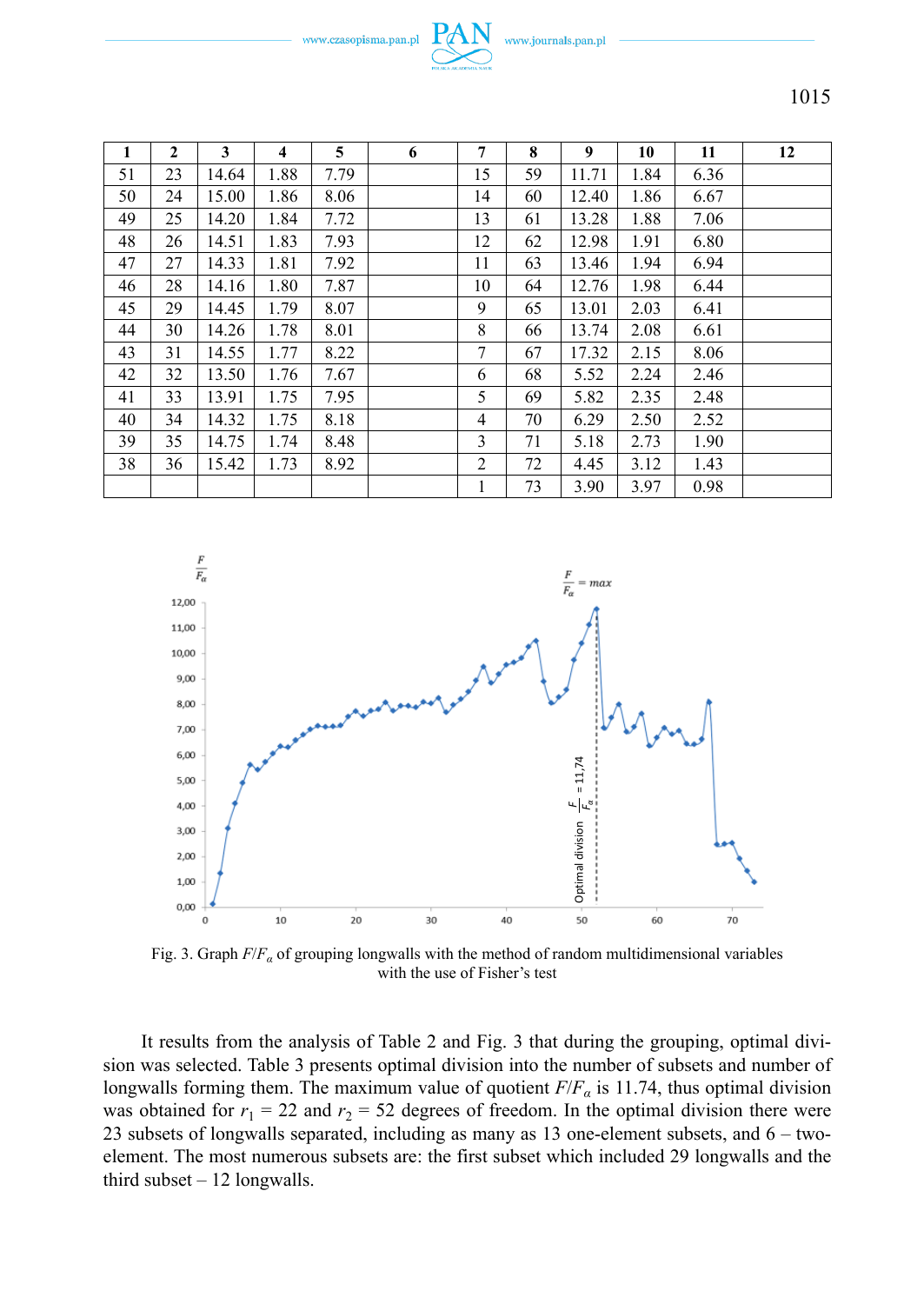

1016

TABLE 3

| Degrees of<br>freedom | Number of<br>subsets     | <b>Numbers of the longwalls</b>                                                                                    |
|-----------------------|--------------------------|--------------------------------------------------------------------------------------------------------------------|
|                       | 1                        | 1, 2, 9, 11, 14, 20, 21, 24, 28, 30, 31, 33, 34, 37, 38, 40, 41,<br>42, 43, 44, 46, 54, 56, 59, 60, 61, 62, 63, 65 |
|                       | $\mathcal{L}$            | 7.75                                                                                                               |
|                       | 3                        | 3, 5, 13, 16, 23, 25, 27, 29, 32, 35, 70, 71                                                                       |
|                       | 4                        | 36, 45, 51, 67, 68                                                                                                 |
|                       |                          | 48, 49                                                                                                             |
|                       | 6                        | 22, 26                                                                                                             |
|                       |                          | 19, 50, 55, 57                                                                                                     |
|                       | 8                        | 15, 53                                                                                                             |
|                       | 9                        | 17, 47                                                                                                             |
|                       | 10                       | 18,69                                                                                                              |
|                       | $11 - 23$                | The remaining longwalls form one-element subsets<br>4, 6, 8, 10, 12, 39, 52, 58, 64, 66, 72, 73, 74                |
|                       | $r_1 = 22$<br>$r_2 = 52$ |                                                                                                                    |

Optimal division of longwalls set into statistically homogenous subsets

## **4. Measuring Tool of the Level of Associated Risk**

In order to systematize longwalls in terms of the level of occurring methane and fire risk, a synthetic measure to assess both risks has been developed. A dimensionless measure of associated risk assessment calculated individually for each longwall from a set of 75 longwalls, allows the identification and comparison of the level of risk between the formed homogeneous subsets of longwalls presented in Table 3.

As the first step to determine the synthetic measure, an abstract longwall  $X_0$  was selected with coordinates  $\{X_{01}, X_{02}, ..., X_{0m}\}$  determined with the use of the following relations:

$$
X_{0k} = \max_{j} X_{jk} \tag{9}
$$

where *k* belongs to the set of stimulus features, and if *k* does not belong to this set, then:

$$
X_{0k} = \min_{j} X_{jk} \tag{10}
$$

where:

 $j = 1, 2, ..., N$   $N$  – number of longwalls  $k = 1, 2, ..., m$  *m* – number of parameters and indicators

Abstract longwall  $X_0$  will be a model of the assessment.

Due to the fact that the particular parameters describing the methane hazard and fire hazard they influence one hazard in a stimulating way whilst being detrimental to the other one, to designate a synthetic measure of associated risk assessment in longwalls, two measures were calculated. The first to measure methane risk assessment and the other measure to assess the level of risk of fire. Summing the calculated values of measures, the value was determined as well as the level of associated risk in a set of 75 analysed longwalls.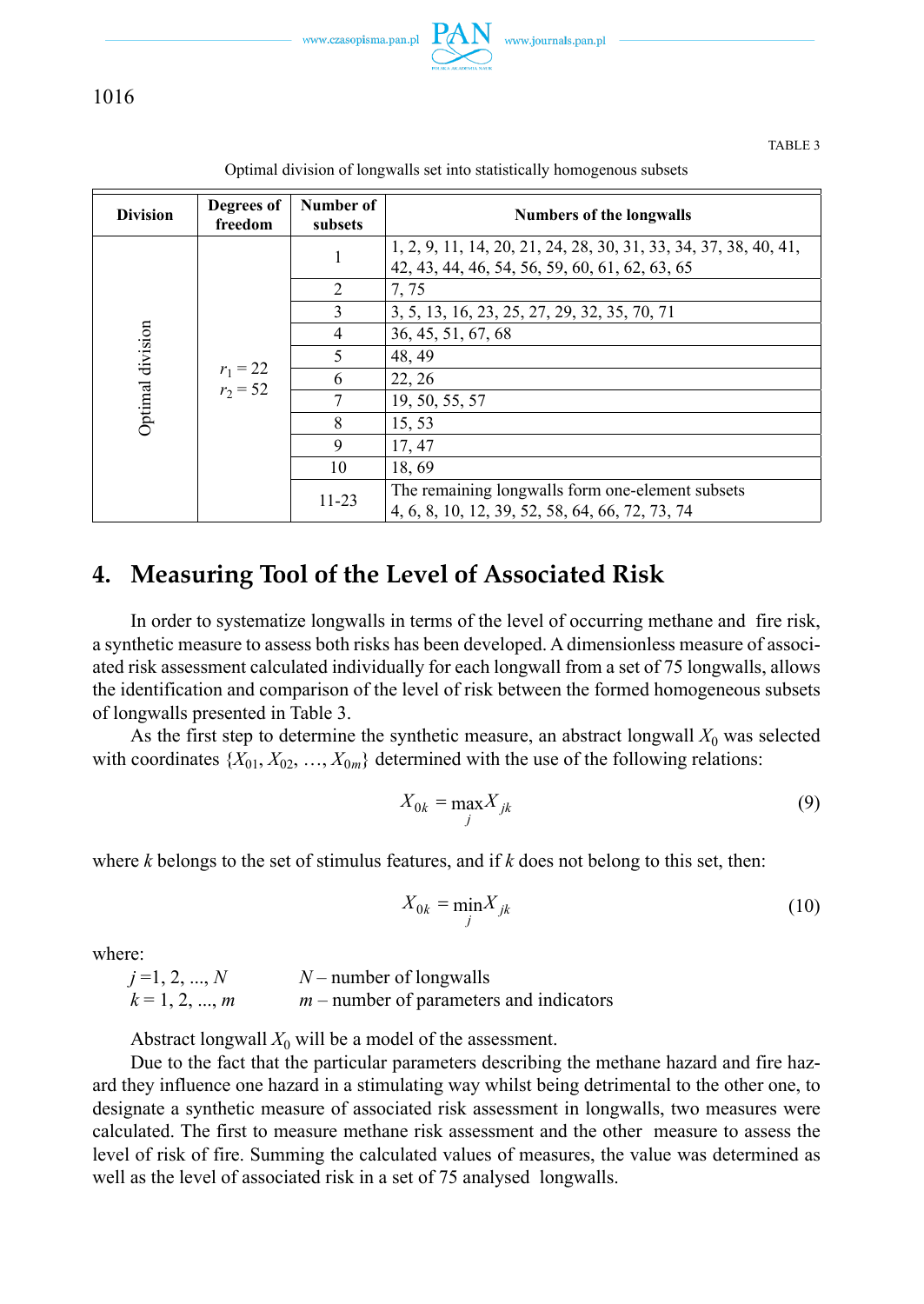

In order to determine the measure of **methane hazard** assessment, the following combination of variables was adopted:

- $X_{14}$  methane drainage efficiency, % destimulant
- $X_{16}$  absolute relative methane content, m<sup>3</sup>CH<sub>4</sub> calculated into Mg of extracted coal stimulant

In order to determine the measure of **fire hazard** assessment the following combination was adopted:

- $X_3$  occurrence of coal layers in the roof of direct caving with a thickness higher than  $0.2 m -$ stimulant
- $X_7$  longwall advance, m/d destimulant
- $X_{10}$  air consumption in the longwall area, m<sup>3</sup>/min stimulant.

For calculations, to the above variations the same importance of the influence of methane and fire hazard was attributed.

In order to eliminate the impact of the selection of measure units, the values  $X_{i,k}$  are standardized values, calculated by means of the formulas below:

$$
\frac{X_j - \overline{x}_j}{s_j} \qquad \overline{x}_j = \frac{1}{N} \sum_{i=1}^N x_{ij} \qquad s_j = \left[ \frac{1}{N} \sum_{i=1}^N (x_{ij} - \overline{x}_j)^2 \right]^{\frac{1}{2}}
$$
(11)

The fundamental elements used while calculating the synthetic measure are distances *djo* (formula 12) between particular points  $X_j$  and points  $X_0$  illustrating the longwall model.

$$
d_{jo} = \sqrt{\sum_{k=1}^{m} (x_{jk} - x_{ok})^2}
$$
 (12)

Synthetic measure can be calculated by means of the formula (13):

$$
d_j = 1 - \frac{d_{jo}}{C} \tag{13}
$$

where:

$$
C = \overline{d} + 2 \left[ \frac{1}{N} \sum_{j=1}^{N} (d_{jo} - \overline{d})^2 \right]^{\frac{1}{2}}
$$
(14)

$$
\overline{d} = \frac{1}{N} \sum_{j=1}^{N} d_{jo} \tag{15}
$$

The measure  $d_i$  is constructed in such a way that it is always a negative number. It may exceed 1, yet the probability of such incident is small. It means that in the predominant number of examined longwalls the following inequality is kept:

$$
0 \le d_j \le 1
$$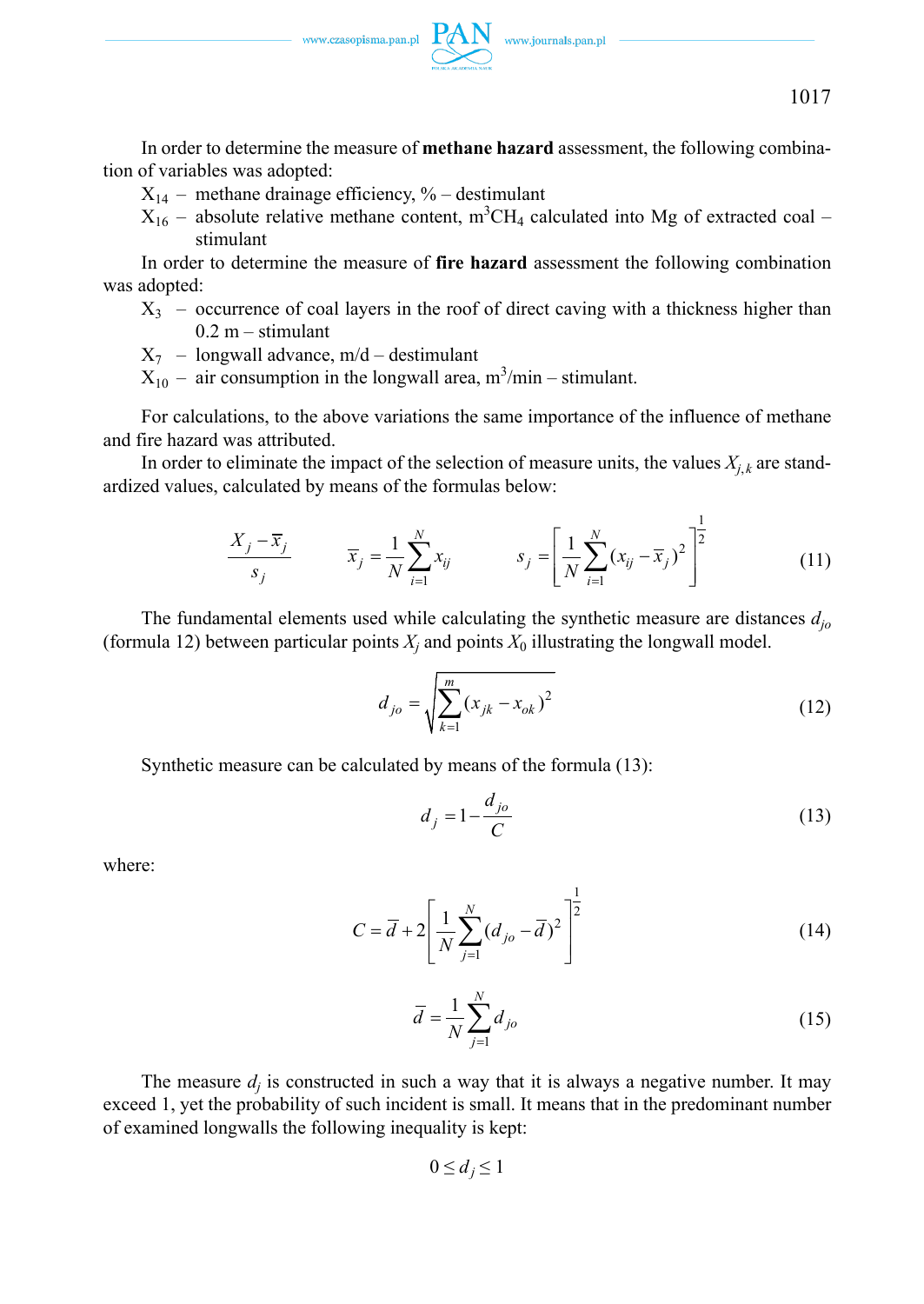TABLE 4



### 1018

Increasing absolute values for each measuring tool for particular longwalls indicate a potentially greater threat. The lower the value of measuring tool, the lower the threat occurring in the longwall. The measure value equal to "0" indicates the longwall constituting a 'model', characterized by the lowest level of methane or fire hazard. On the basis of carried out calculations of the measure, separately for both threats, each longwall of a set of 75, can have a position of the level of associated risk assigned by summing.

Table 4 summarizes the values of assessment measure of methane hazard (column 2) and a fire hazard (column 3) for each longwall. Column 4 presents the sum of the above columns, these are the values of the synthetic measure of the associated risk assessment. The last column of Table 4 contains positions of a synthetic measure to assess the associated risks in a set of 75 longwalls.

| No. of         | Value of the measure<br>of methane hazard | Value of the measure<br>of methane hazard | Synthetic measure of associated risk | assessment              |  |
|----------------|-------------------------------------------|-------------------------------------------|--------------------------------------|-------------------------|--|
| longwall       | assessment                                | assessment                                | Value of the measure                 | <b>Measure position</b> |  |
| (1)            | (2)                                       | (3)                                       | (4)                                  | (5)                     |  |
| $\mathbf{1}$   | 0.151051                                  | 0.175319                                  | 0.326370                             | 63                      |  |
| $\overline{c}$ | 0.375358                                  | 0.260524                                  | 0.635882                             | 17                      |  |
| 3              | 0.145486                                  | 0.265343                                  | 0.410829                             | 55                      |  |
| $\overline{4}$ | 0.404855                                  | 0.179394                                  | 0.584248                             | 24                      |  |
| 5              | 0.142113                                  | 0.298336                                  | 0.440449                             | 45                      |  |
| 6              | 0.139687                                  | 0.393281                                  | 0.532968                             | 31                      |  |
| 7              | 0.152153                                  | 0.265352                                  | 0.417506                             | 51                      |  |
| $\,8\,$        | 0.243463                                  | 0.393274                                  | 0.636737                             | 15                      |  |
| 9              | 0.476874                                  | 0.236560                                  | 0.713434                             | 9                       |  |
| 10             | 0.210127                                  | $-0.054005$                               | 0.156122                             | 74                      |  |
| 11             | 0.225960                                  | 0.272813                                  | 0.498774                             | 36                      |  |
| 12             | 0.150631                                  | 0.285249                                  | 0.435880                             | 46                      |  |
| 13             | 0.159463                                  | 0.146026                                  | 0.305489                             | 66                      |  |
| 14             | 0.082793                                  | 0.264902                                  | 0.347695                             | 59                      |  |
| 15             | 0.149590                                  | 0.293115                                  | 0.442706                             | 44                      |  |
| 16             | 0.143604                                  | $-0.032276$                               | 0.111328                             | 75                      |  |
| 17             | 0.427008                                  | 0.152219                                  | 0.579226                             | 25                      |  |
| 18             | 0.150198                                  | 0.266934                                  | 0.417132                             | 52                      |  |
| 19             | 0.374994                                  | 0.155237                                  | 0.530231                             | 33                      |  |
| 20             | 0.296418                                  | 0.241318                                  | 0.537737                             | 30                      |  |
| 21             | 0.331269                                  | 0.337698                                  | 0.668967                             | 12                      |  |
| 22             | 0.364658                                  | 0.397302                                  | 0.761960                             | $\overline{7}$          |  |
| 23             | 0.142833                                  | 0.272811                                  | 0.415644                             | 54                      |  |
| 24             | 0.282107                                  | 0.354080                                  | 0.636187                             | 16                      |  |
| 25             | 0.141332                                  | 0.281211                                  | 0.422543                             | 50                      |  |
| 26             | 0.413056                                  | 0.288355                                  | 0.701411                             | 10                      |  |
| 27             | 0.152116                                  | 0.407766                                  | 0.559883                             | 29                      |  |
| 28             | 0.177395                                  | 0.169410                                  | 0.346805                             | 60                      |  |
| 29             | 0.153083                                  | 0.279346                                  | 0.432430                             | 47                      |  |

List of measure values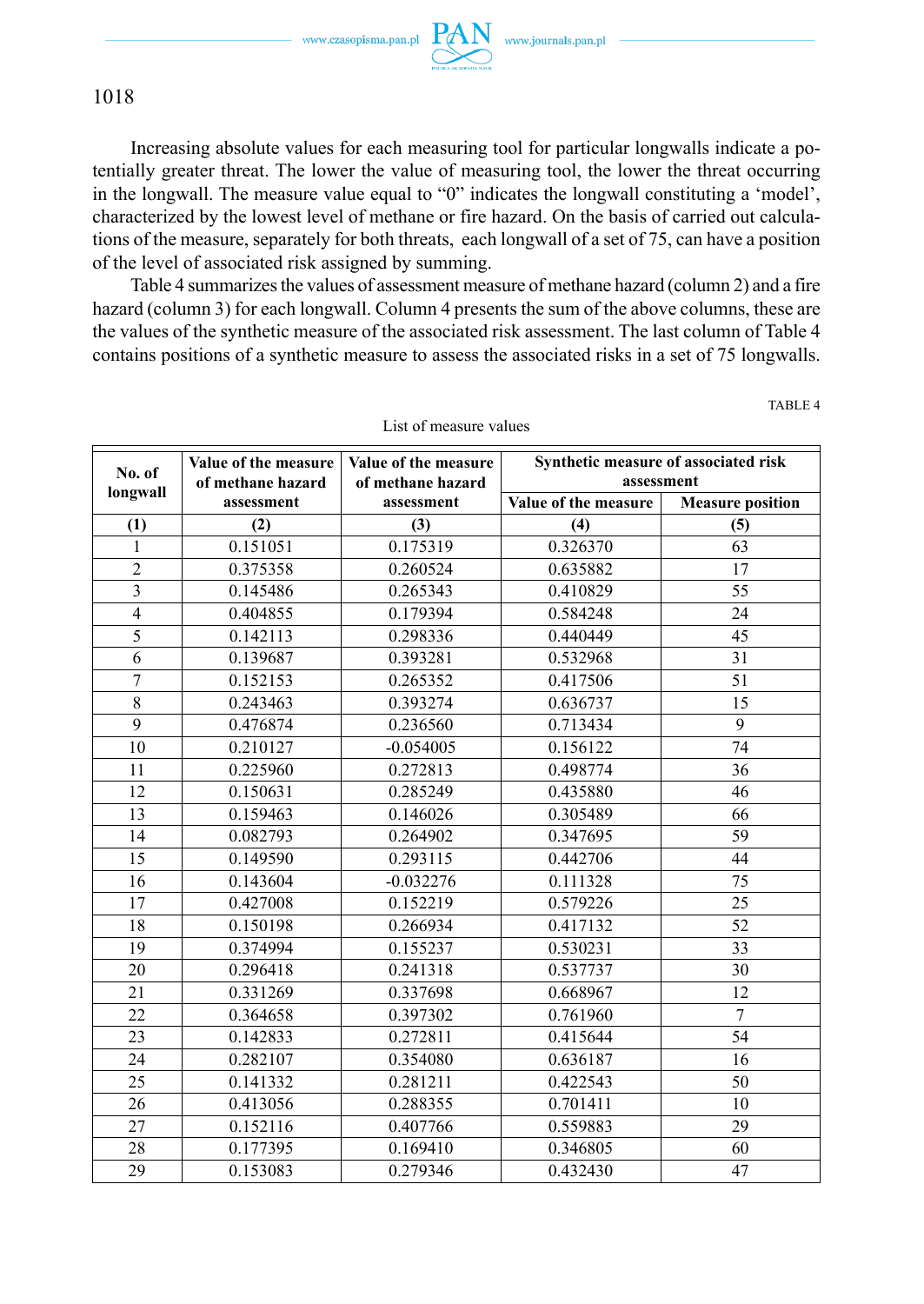

| (1)    | (2)      | (3)      | (4)      | (5)            |
|--------|----------|----------|----------|----------------|
| 30     | 0.160460 | 0.292432 | 0.452891 | 42             |
| 31     | 0.227419 | 0.359892 | 0.587311 | 23             |
| 32     | 0.171487 | 0.185559 | 0.357046 | 58             |
| 33     | 0.161989 | 0.115395 | 0.277384 | 70             |
| 34     | 0.163708 | 0.166059 | 0.329768 | 62             |
| 35     | 0.197573 | 0.034529 | 0.232102 | 73             |
| 36     | 0.163106 | 0.155289 | 0.318395 | 64             |
| 37     | 0.070326 | 0.207736 | 0.278061 | 69             |
| 38     | 0.304198 | 0.175319 | 0.479517 | 39             |
| 39     | 0.146348 | 0.270102 | 0.416450 | 53             |
| 40     | 0.237347 | 0.147564 | 0.384912 | 57             |
| 41     | 0.151085 | 0.249292 | 0.400377 | 56             |
| 42     | 0.143826 | 0.163733 | 0.307559 | 65             |
| 43     | 0.274239 | 0.288434 | 0.562673 | 27             |
| 44     | 0.161274 | 0.270711 | 0.431985 | 48             |
| 45     | 0.199623 | 0.072317 | 0.271940 | 71             |
| 46     | 0.564006 | 0.348246 | 0.912251 | $\overline{4}$ |
| 47     | 0.384365 | 0.413910 | 0.798275 | 5              |
| 48     | 0.143139 | 0.785409 | 0.928548 | $\mathfrak{Z}$ |
| 49     | 0.203109 | 0.781688 | 0.984797 | $\mathbf{1}$   |
| 50     | 0.563223 | 0.413900 | 0.977123 | $\overline{2}$ |
| 51     | 0.153157 | 0.132414 | 0.285570 | 68             |
| 52     | 0.486042 | 0.125891 | 0.611932 | 20             |
| 53     | 0.151528 | 0.309399 | 0.460927 | 41             |
| 54     | 0.100865 | 0.396548 | 0.497413 | 37             |
| 55     | 0.062108 | 0.198029 | 0.260137 | 72             |
| 56     | 0.219164 | 0.430479 | 0.649644 | 13             |
| 57     | 0.246120 | 0.322334 | 0.568454 | 26             |
| 58     | 0.220829 | 0.425578 | 0.646407 | 14             |
| 59     | 0.241861 | 0.290205 | 0.532066 | 32             |
| 60     | 0.264195 | 0.327256 | 0.591451 | 22             |
| 61     | 0.403266 | 0.206741 | 0.610006 | 21             |
| 62     | 0.393227 | 0.351861 | 0.745088 | $\,$ 8 $\,$    |
| 63     | 0.304542 | 0.389776 | 0.694319 | 11             |
| 64     | 0.181034 | 0.306944 | 0.487978 | 38             |
| 65     | 0.335715 | 0.278472 | 0.614187 | 19             |
| 66     | 0.183784 | 0.103807 | 0.287590 | 67             |
| 67     | 0.164391 | 0.340233 | 0.504624 | 35             |
| 68     | 0.172876 | 0.353648 | 0.526524 | 34             |
| 69     | 0.146507 | 0.184831 | 0.331338 | 61             |
| $70\,$ | 0.167759 | 0.394047 | 0.561807 | 28             |
| $71\,$ | 0.157801 | 0.458225 | 0.616025 | 18             |
| 72     | 0.516771 | 0.270912 | 0.787683 | 6              |
| 73     | 0.335221 | 0.115426 | 0.450647 | 43             |
| 74     | 0.196448 | 0.274318 | 0.470766 | 40             |
| 75     | 0.156618 | 0.267451 | 0.424069 | 49             |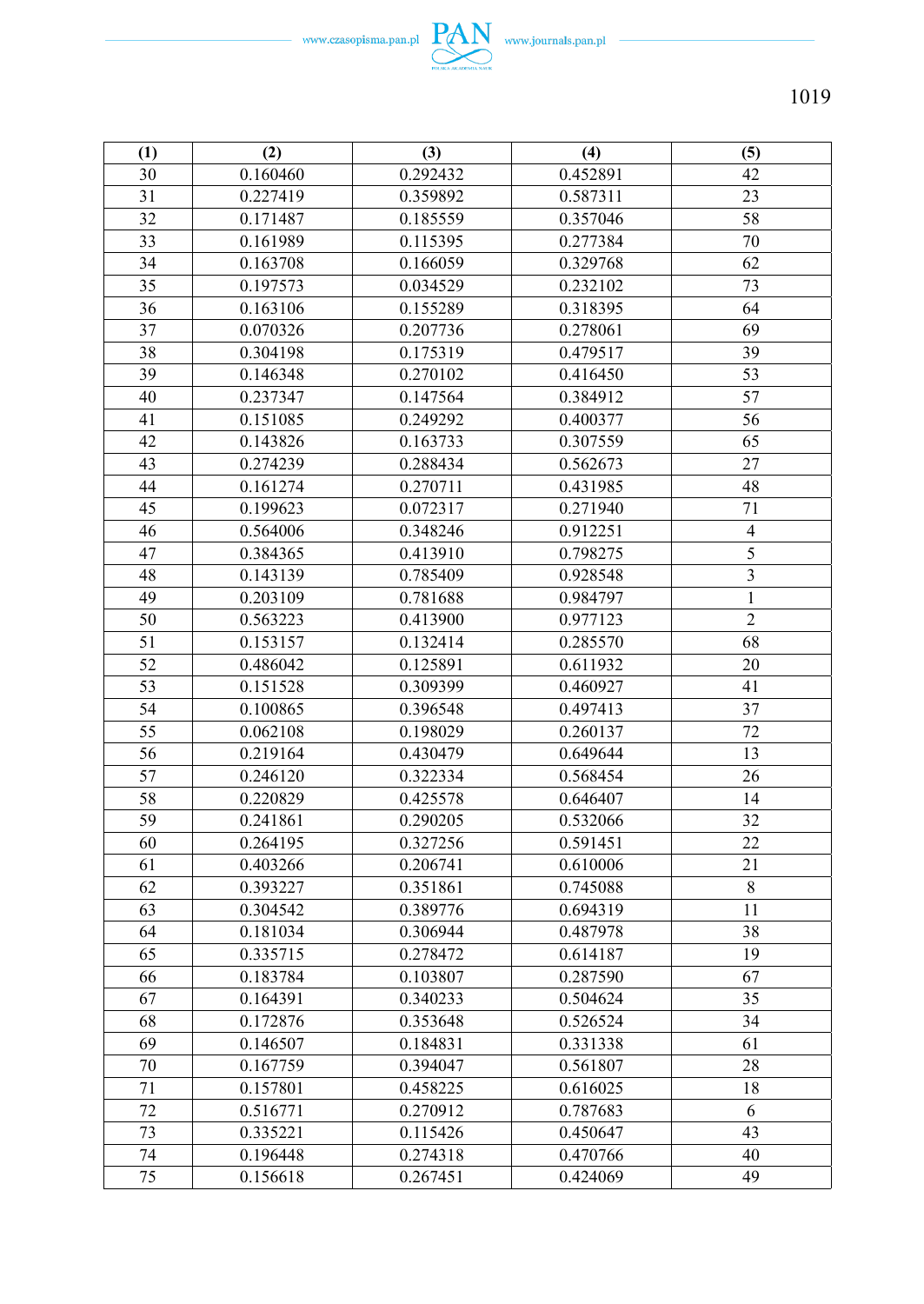1020

The calculated values of synthetic measure enable the determination of the position of longwall in the whole set. It also allows the comparison of longwalls and state how longwalls in a given subset differ from each other. Table 5 shows the distribution of the optimal set of 75 longwalls in homogeneous subsets; moreover, a position of the values of calculated synthetic measure of associated risk assessment for each longwall was inserted.

The colour red indicates the first 20 longwalls from the set of 75 longwalls, characterized by a level of associated risk.

TABLE 5

|                | No. of<br>longwall         | 1              | $\overline{2}$ | 9  | 11 | 14 | 20             | 21 | 24 | 28 | 30 | 31 | 33 | 34 | 37 | 38 |
|----------------|----------------------------|----------------|----------------|----|----|----|----------------|----|----|----|----|----|----|----|----|----|
| 1              | <b>Measure</b><br>position | 63             | 17             | 9  | 36 | 59 | 30             | 12 | 16 | 60 | 42 | 23 | 70 | 62 | 69 | 39 |
|                | No. of<br>longwall         | 40             | 41             | 42 | 43 | 44 | 46             | 54 | 56 | 59 | 60 | 61 | 62 | 63 | 65 |    |
|                | <b>Measure</b><br>position | 57             | 56             | 65 | 27 | 48 | $\overline{4}$ | 37 | 13 | 32 | 22 | 21 | 8  | 11 | 19 |    |
| $\overline{2}$ | No. of<br>longwall         | $\overline{7}$ | 75             |    |    |    |                |    |    |    |    |    |    |    |    |    |
|                | <b>Measure</b><br>position | 49             | 51             |    |    |    |                |    |    |    |    |    |    |    |    |    |
| 3              | No. of<br>longwall         | 3              | 5              | 13 | 16 | 23 | 25             | 27 | 29 | 32 | 35 | 70 | 71 |    |    |    |
|                | <b>Measure</b><br>position | 55             | 45             | 66 | 75 | 54 | 50             | 29 | 47 | 58 | 73 | 28 | 18 |    |    |    |
| $\overline{4}$ | No. of<br>longwall         | 36             | 45             | 51 | 67 | 68 |                |    |    |    |    |    |    |    |    |    |
|                | <b>Measure</b><br>position | 64             | 71             | 68 | 35 | 34 |                |    |    |    |    |    |    |    |    |    |
| 5              | No. of<br>longwall         | 48             | 49             |    |    |    |                |    |    |    |    |    |    |    |    |    |
|                | <b>Measure</b><br>position | $\mathbf{1}$   | 3              |    |    |    |                |    |    |    |    |    |    |    |    |    |
| 6              | No. of<br>longwall         | 22             | 26             |    |    |    |                |    |    |    |    |    |    |    |    |    |
|                | <b>Measure</b><br>position | $\overline{7}$ | 10             |    |    |    |                |    |    |    |    |    |    |    |    |    |
| $\overline{7}$ | No. of<br>longwall         | 19             | 50             | 55 | 57 |    |                |    |    |    |    |    |    |    |    |    |
|                | <b>Measure</b><br>position | 33             | $\overline{2}$ | 72 | 26 |    |                |    |    |    |    |    |    |    |    |    |
|                | No. of<br>longwall         | 15             | 53             |    |    |    |                |    |    |    |    |    |    |    |    |    |
| 8              | <b>Measure</b><br>position | 44             | 41             |    |    |    |                |    |    |    |    |    |    |    |    |    |

List of results of optimal division and the position of synthetic measure of associated hazard assessment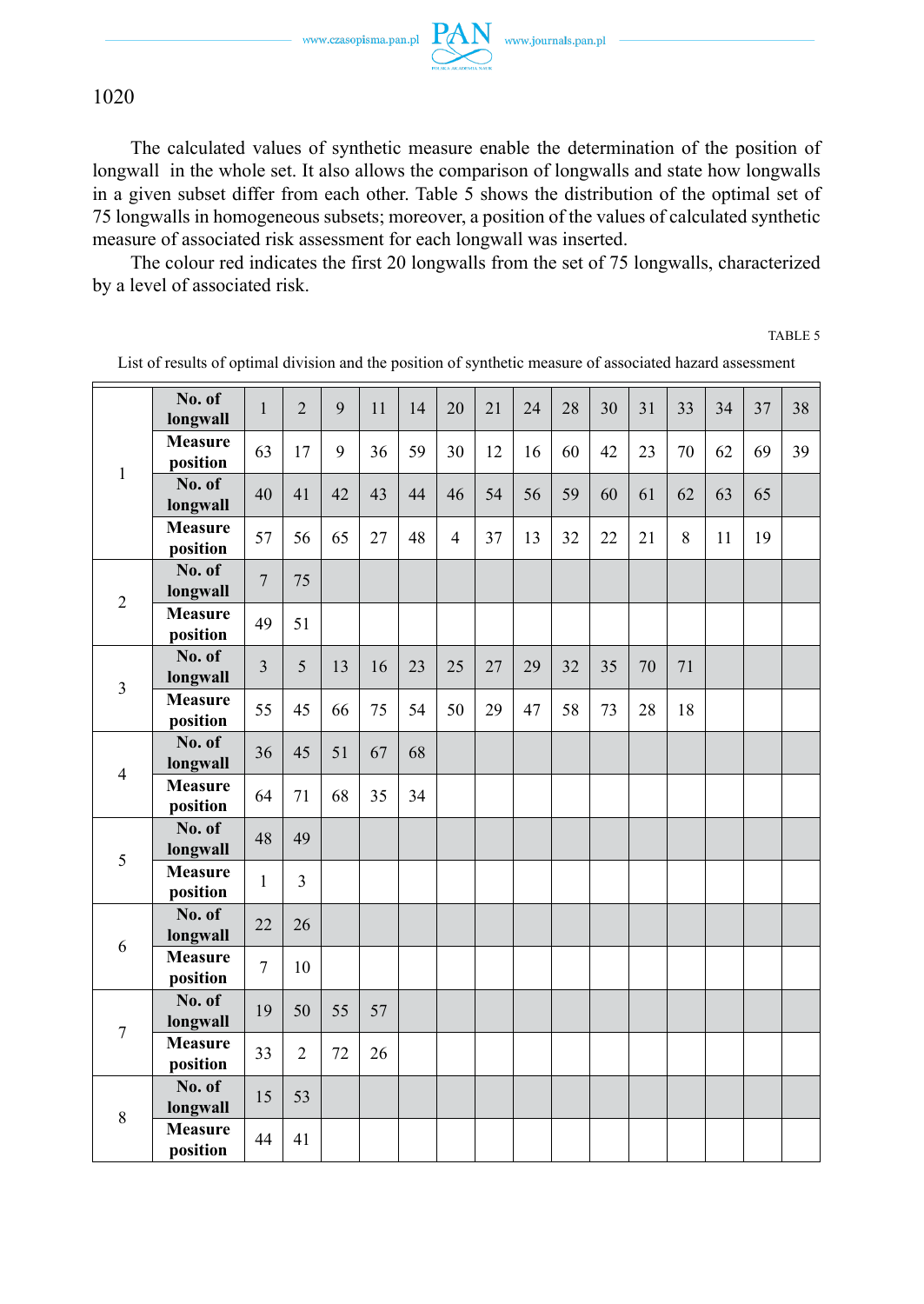



| 9         | No. of<br>longwall  | 17             | 47 |    |    |    |    |    |    |    |    |    |    |    |  |
|-----------|---------------------|----------------|----|----|----|----|----|----|----|----|----|----|----|----|--|
|           | Measure<br>position | 25             | 5  |    |    |    |    |    |    |    |    |    |    |    |  |
| 10        | No. of<br>longwall  | 18             | 69 |    |    |    |    |    |    |    |    |    |    |    |  |
|           | Measure<br>position | 52             | 61 |    |    |    |    |    |    |    |    |    |    |    |  |
| $11 - 23$ | No. of<br>longwall  | $\overline{4}$ | 6  | 8  | 10 | 12 | 39 | 52 | 58 | 64 | 66 | 72 | 73 | 74 |  |
|           | Measure<br>position | 24             | 31 | 15 | 74 | 46 | 53 | 20 | 14 | 38 | 67 | 6  | 43 | 40 |  |

# **5. The Conclusions of the Comprehensive Statistical Methods to Assess the Associated Risks**

This article presents a statistical method, developed for the assessment of associated risk in 75 longwalls operated in Polish coal mines in 2011, which made it possible to:

- divide the adopted set of 75 longwalls covered by the analysis into statistically homogeneous subsets, within which drawing inferences is more justified than for the whole set of longwalls,
- calculate the level meter for hazards: methane and fire in longwalls and calculation of the synthetic instrument of associated risk assessment, allowing the identification of the level of risk, separately: methane, fire and combined,
- select a subset of longwalls similar with respect to the occurrence of associated risk,
- classification of longwalls into statistically homogeneous subsets, with simultaneous calculation of synthetic measure for each longwall, which enables assessment of the associated risks.

The results of calculations presented in this article with high probability reflect the actual level of associated risk in the evaluated set of 75 longwalls operated in Polish coal mines in 2011. The calculated value of the synthetic assessment measure of both risks enables us to rank these longwalls in terms of the level of risk.

The presented method for assessing the associated risks: methane and spontaneous fire, allows to perform a comparative analysis of co-occurrence of these risks in extracted longwalls.

*The article was written in connection with the conduct of research and analysis during the implementation of stage 5 ent.* "Development of Methods for Comprehensive Evaluation of Fire and Methane Hazard in Extraction Areas" *research task No. 2, ent. "Development of Design Rules for Mining Works in Conditions of Associated Risk of Methane and Fire in Terms of Ventilation Systems in Underground Coal Mines" within the framework of the strategic research project of the National Centre for Research and Development [Polish acronym: NCBiR] ent. "Improving Work Safety in Mines."*